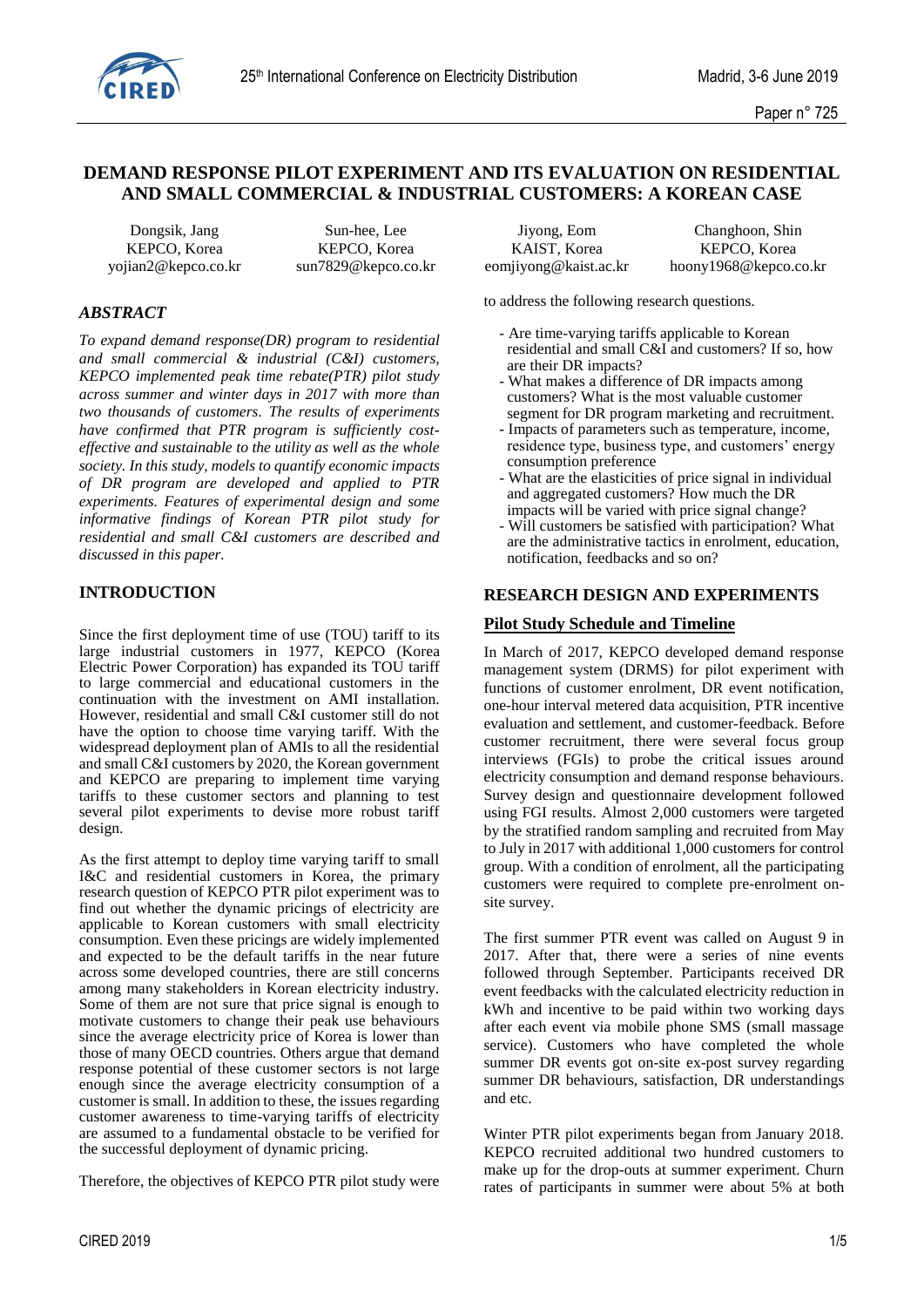

residential and small C&I customer segment. In winter events, KEPCO provided, as default information service, smart phone application to all participants which covers bill information, hourly electricity usage, participation records, sum of incentives to be paid, and tips for effective peak reduction. To study the effects of neighbouring customers' DR behaviour information and settlement rule change to free rider mitigation in PTR experiment, KEPCO divided participants into three groups. A total of nine winter PTR events were called during winter until the end of February.

# **Experimental Treatments**

The incentive for peak reduction was set to 0.89\$/kWh. The default treatment to all participants, as many previous cases [1], was the day-ahead notification of DR event and measurement and verification(M&V) of peak reduction using pre-defined customer baseline (CBL) method. In addition to the default treatment, KEPCO PTR examined information effects of electricity rate in summer. The effects of neighbouring customers' DR behaviour information and settlement rule change to free rider mitigation were also tested at the winter PTR events.

In summer, customers were divided into two treatment groups. The first one was the default treatment group and the second one was electricity rate information treatment group. Since the benefits of PTR peak reduction are bill saving as well as incentive payment, participants in the second treatment group were expected to be in favour with this information and more motivated to participate in. These effects were expected to be more distinct to residential customers because they are put levy on threetiered increasing block pricing.

For the winter PTR events, KEPCO provided the smart phone application to all participant. By accessing to this application, customers could find their bill information, the average hourly use of electricity for recent days, their PTR participation history and incentives to be paid, and tips for effective peak reduction. Participants in winter were categorized into three groups. As with summer PTR, the first one was default treatment group. The difference was whether the smart phone appliance was provided or not. The second treatment group received average peak reduction in kWh of customers with similar electricity usage patterns in their event feedback message. In customer behavioural science, it is known that a person tends to be more motivated when they get informed of neighbours' behaviour [2]. The second treatment was to examine these observations are also applicable to DR experiment. The third treatment group was designed to test the effects of settlement rule change to free rider mitigation. Due to biased estimation of CBL, estimation error itself, and asymmetric payment structure of PTR, it is often argued that PTR demand response is not sustainable nor cost-effective since it has a tendency of excessive payment

to participants, resulting in free riders [3]. Participants in this group were ruled to be paid with their seasonal incentives by comparing cumulative CBL and peak usage instead of individual CBL at each event.

**Table 1. Treatment Groups in KEPCO PTR Pilot**

| Season | Group                                  | Treatment                                                                                                               |  |  |  |  |  |
|--------|----------------------------------------|-------------------------------------------------------------------------------------------------------------------------|--|--|--|--|--|
| Summer | Default (Treat1)                       | - Day ahead alert                                                                                                       |  |  |  |  |  |
|        | Rate Information (Treat2)              | - Day ahead alert $+$ Electricity rate information                                                                      |  |  |  |  |  |
| Winter | Default (Treat3)                       | - Day ahead alert $+$ Smart Phone Application                                                                           |  |  |  |  |  |
|        | Information<br>Neighboring<br>(Treat4) | - Day ahead alert + Smart Phone Application<br>- Average peak reduction information of similar<br>usage pattern cluster |  |  |  |  |  |
|        | Settlement Rule Change<br>(Treat5)     | - Day ahead alert + Smart Phone Application<br>- Penalties if peak use > CBL                                            |  |  |  |  |  |

Since the national demand of electricity in Korea has seasonal differences between summer and winter, KEPCO PTR study also applied different window of event hours with seasons. In summer, the peak period for summer PTR events was determined to set to start at 1:00 p.m. with length of 4 hours. However, since there are two peaks in the morning and the early evening within a day in winter, the peak period of residential customers was designated to begin at 5:00 p.m. and end at 8:00 p.m. The peak period for small C&I customers was set to be in the morning from 9:00 a.m. to noon with three hours.

# **ANALYTICAL METHODOLOGY**

## **Specifications of Impact Evaluation**

To evaluate the DR impact of experiment on peak hours, an econometric model is used to estimate the average treatment effect (ATE). The basic model captures this 'experiment' effect, as well as the effect of PTR events.

$$
y_{it} = (\beta_0 + \beta_1 T1_i + \beta_2 T2_i) \cdot Exp_t + (\gamma_0 + \gamma_1 T1_i + \gamma_2 T2_i) \cdot Event_t
$$
  
+
$$
\theta X_{it} + \Pi_t + \alpha_i + \varepsilon_{it}
$$
 (eqn.1)

where the first term is the experiment effect, and the second term stands for the PTR event effect. The third term is a set of control variables and the forth term is time dependent variables, such as cooling degree day, humidity, hour-of-the-day dummies, month-of-the-year dummies, and hour-of-the-day times experiment dummies. The fifth and the last term are the customer-specific fixed effects and random error, respectively. This model is then extended to estimate possible moderation effects such as weather conditions (cooling degree hours; CDH), knowledge about electricity tariff (high, med, and low), the number of events experienced), consumption scale (contracted kW and monthly kWh) and so forth.

## **Demand Model for Price Elasticities**

The demand model represents the customers' electricity demand to electricity price change, controlling for other demand shifter, such as weather, socioeconomic and demographic factors. The estimated price elasticity of electricity demand is used as the primary input to develop price-based DR programs, such as PTR and TOU.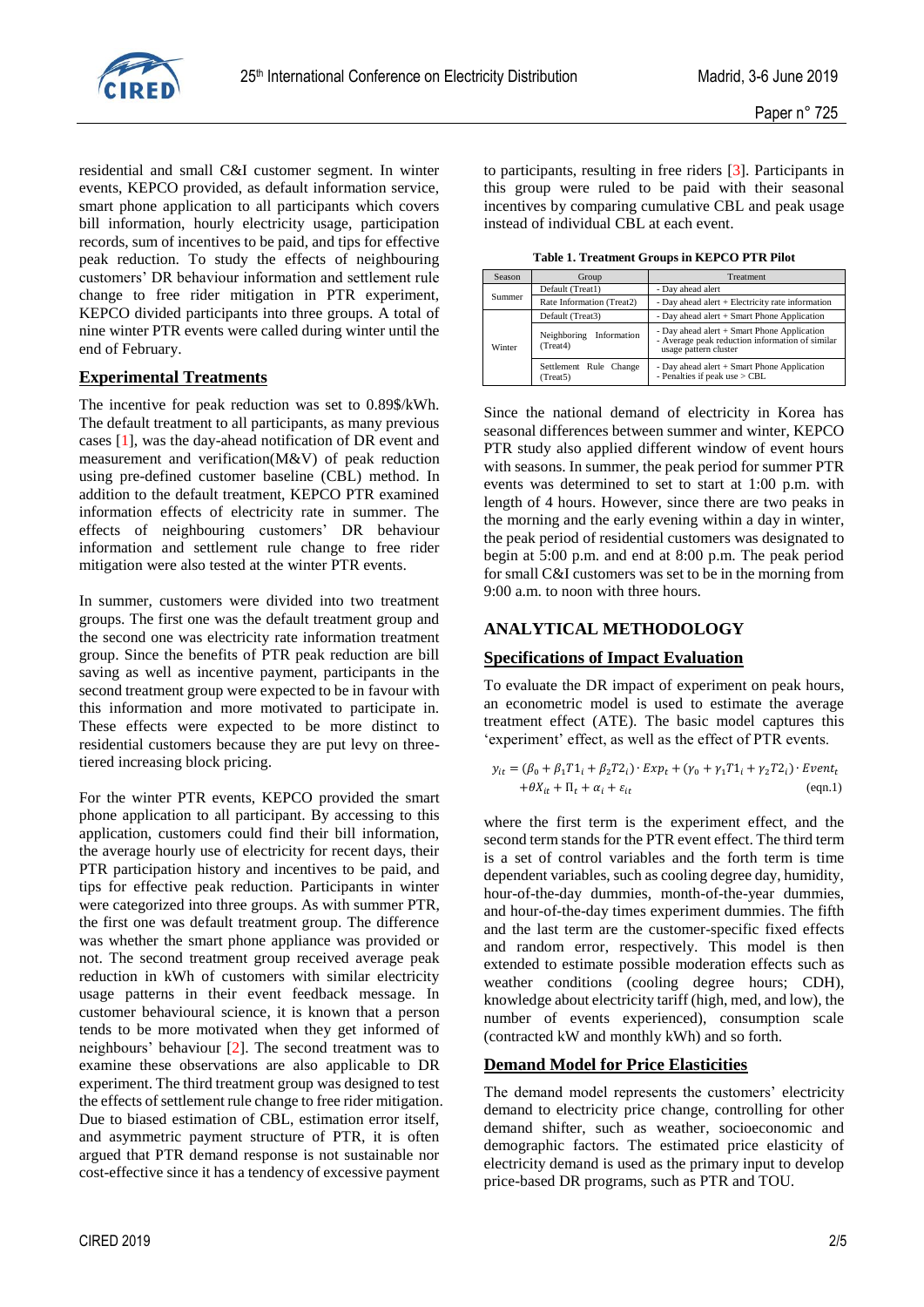

The hourly electricity demand models for the residential customers and small C&I customers in this study are given eqn2 and eqn3, respectively.

$$
\begin{aligned} log(Use_{it}) & = \alpha_i + \beta_1 log(Price_{it}) + \gamma_1 cdh6_t + \gamma_2 hdh6_t + \gamma_3 humid_t \\ & + \sum_j D_{month}[\delta_{1j} + \delta_{2j} D_{year(2016)}] + \delta_3 D_{holiday} + \mu_{hwd} + \varepsilon_{it} \end{aligned} \eqno{(eqn.2)}
$$

$$
log(Use_{it}) = \alpha + \beta_1 log(Price_{it}) + \gamma_1 cdh6_t + \gamma_2 hdh6_t * D_{heating} + \gamma_3 sun_t +
$$
  
+ 
$$
\sum_{j} D_{month}[\delta_{1j} + \delta_{2j} D_{year(2016)}] + \delta_3 D_{holiday} + \mu_{hwd}
$$
  
+ 
$$
\sum_{k} \sigma_k D_{class} + \theta_{1i} employee_i + \theta_{2i} floor. area_i + \theta_{3i} bizhour_i
$$
  
+ 
$$
\theta_{4i} bldgyear_i + \theta_{5i} sales_i + \theta_{6i} appliance_i + \varepsilon_{it}
$$
 (eqn.3)

A host of control variables are employed for evaluation. First, given that there is considerable heterogeneity in electricity consumption patterns between business types [4], small C&I demand model controls for business-type specific fixed-effects. Second, consistent with most previous studies on residential and commercial customers [5], the model controls for weather conditions, in terms of CDH or heating degree hours (HDH), humidity and the amount of sunshine. Third, stated monthly incomes and stated monthly sales are employed as control variables for the C&I customers. Fourth, control variables as floor area, ownership of electric heating system, and building age are also included as indicating the effect of buildings characteristics. Fifth, as measures of the scale and intensity of business activity that may affect electricity consumption during the peak hours, the number of employees, daily business hours, and appliance ownership are introduced [6] Last, hour-of-the-day fixed effects during weekdays ( $\mu_{hwd}$ ) are used to capture time-pattern of business activities during the days.

## **Enrolment Prediction and Customer Preference**

Discrete choice models elicit preferences for individual attributes that characterizes a particular product or service, rather than preferences for the product itself, based on stated or revealed choices made by the consumers in response to a series of choice situations each with countable but mutually exhaustive options [7].

A nested logit (NL) choice model, which is an extension of the simple multinomial logit model, is chosen because it allows to combine qualitatively similar alternatives together using a nested choice structure. By doing so, small differences in product attributes (e.g., different costs of two identical services) would not have a significant influence on the substitution between different categories.

NL choice modeling approach is consistent with the perspective of the technology adoption theory, in which consumers' intent-to-use of new energy services involves two distinct processes of cognition and being affective [8]. To characterize preference of the participants based on survey data, two-layered nested structure is used. The upper nest corresponds to the *cognition process* of the technology adoption theory, in which a household chooses between adopting new electricity service plans (ESPs) and

remaining with the status quo. The upper-nest decision would be made based upon the household's understanding of the most preferred option among the new ESP in the lower nest, which concerns the affective process. To capture unobserved heterogeneity relevant to consumer choices, willingness-to-pay (WTP) space model is also developed and tested.



**Figure 1. Nested Logit Model for Predicting Enrolment**

# **RESULTS AND DISCUSSION**

#### **Demand Response of Residential Customers**

The summer PTR experiment examined the impact of the PTR events (Treat1) and the role of rate information (Treat2). Analysis indicates (i) the treated customers reduced hourly electricity consumption by about 3~6Wh (1.0~1.5%) on non-event days during the program, but they curtailed more deeply during the PTR event hours by about 5~13Wh (2.8~4.1%); (ii) customers in Treat1 curtailed more during the program period than consumers in Treat2, while customers given with additional rate information reduced more in the PTR event hours than the customers given only with event notices; (iii) there was learning in demand response over the PTR events; and (iv) prior knowledge about tariff and peak time positively moderated PTR response of the Treat1 consumer while the knowledge did not made clear difference to Treat2 consumers.



**Figure 2. ATE of Residential Customers for Each Summer PTR Event**

The winter PTR experiment consisted of three types of treatment to examine the impact of the PTR events (Treat3), the impact of providing neighboring information (Treat4), and the impact of settlement rule change (Treat5). Analysis results show (i) Treat3 and Treat5 customers presented an overall decrease in non-event day electricity consumption by 7-16Wh (2.9~3.3%) and 19Wh (2.6%) respectively; (ii) customers in Treat4 and Treat5 curtailed event-hour electricity consumption on average by 19Wh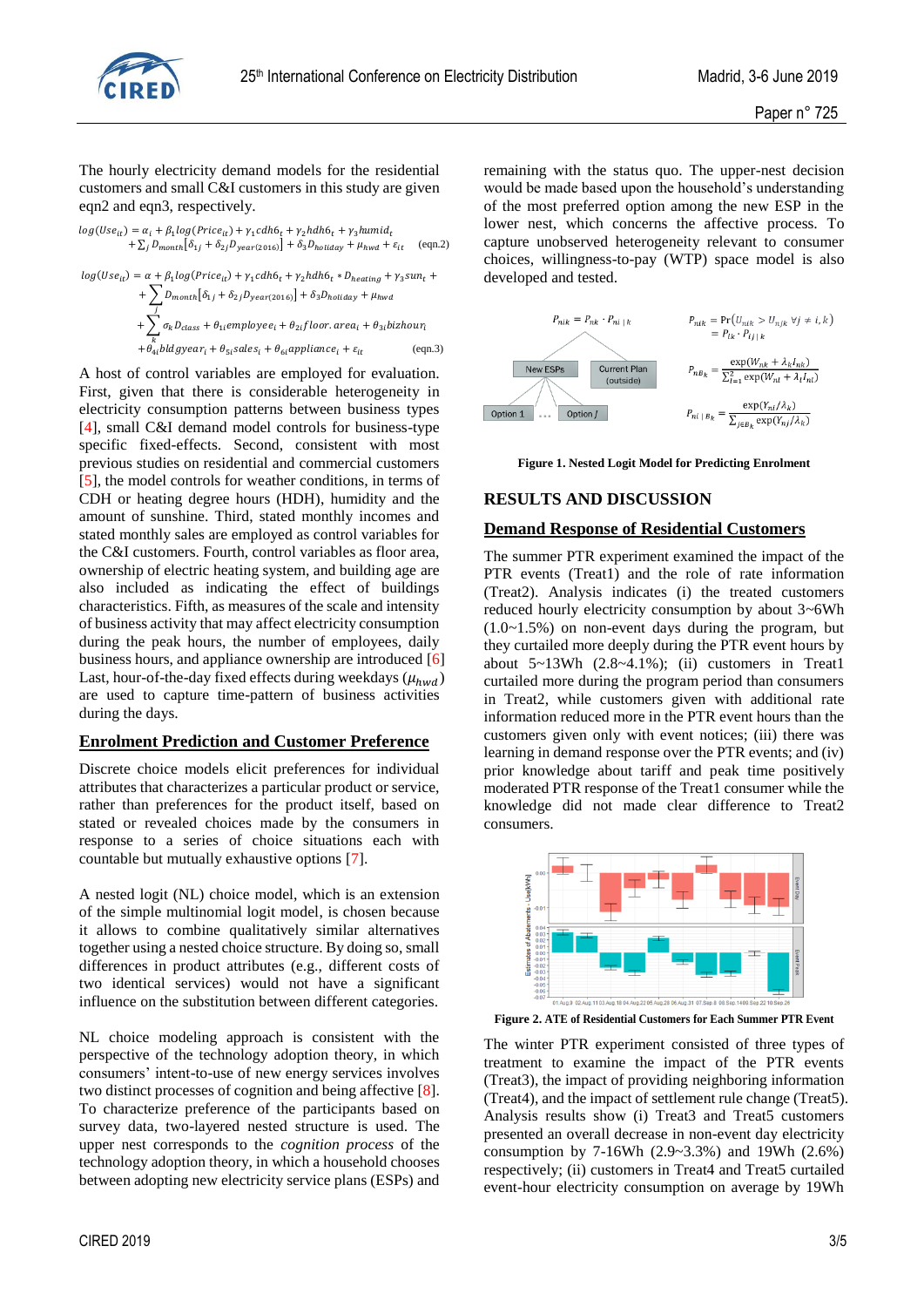

(5.2%) and 20Wh (6.5%), respectively, while Treat3 consumers reduced  $18-26Wh(6.0\%)$ ; (iii) Treat5 slightly outperformed the conventional incentive scheme, while customers in Treat4 underperformed; (iv) all treated groups in the winter experiment gradually improved the curtailment of non-event day electricity consumption after the onset of the program, but event-hour learning effect was not identified.

Interestingly, residential customers were observed to abate their electricity consumption by  $3~6Wh$  (1.0~1.5%) on non-event days during summer experimental period. It should be noted that since monetary incentive was based on the individuals' CBL, the consumption reduction in non-event days during the experiment would not be the best strategy. The curtailment of electricity consumption on the event hours gradually increased as PTR event repeated. It seems that learning in demand response is occurring in the treated households. It is also observed that customers reduce their electricity consumption much earlier than the start of the event hours. They first reduce their consumption at the time of receiving SMS notification (3:00 p.m. a day ahead) and then a few times before the event hours start. That is, demand response to PTR events is not made precisely during the targeted hours. Instead, more-than-a-day-long demand response around the event hours is made by the treated customers. Prior curtailment of electricity load to PTR events is also observed at small C&I customers.



**Figure 3. ATE during 34 hours after day-ahead event notification**

The panel regression revealed the price elasticity of hourly electricity demand is -0.13 and statistically significant which are within the range of elasticity estimates reported in the literature.

**Demand Response of Small C&I Customers**



**Figure 4. Load Patterns of Small C&I Customer for Summer PTR**

For small C&I customers, analysis results of summer PTR indicate (i) the treated customers reduced hourly electricity consumption by about 23-40Wh on non-event days during the program, but they curtailed more deeply during the PTR event hours by about 27-50Wh; (ii) customers in

Treat1 curtailed more during the program period than they did for the PTR event hours, while customers in Treat2 reduced more in the PTR event hours than they did during the program period; (iii) there was learning in demand response over the PTR events; and (iv) Treat2 customers reduced electricity consumption more than Treat1 in and around the event hours, although the former tended to compensate the foregone electricity use by consuming more at night than the latter.

The results of winter PTR experiment analysis show (i) Treat3 customers presented an overall increase in nonevent day electricity consumption by 17-18Wh; (ii) customers in Treat4 curtailed event-hour electricity consumption on average by 40Wh, whereas Treat5 customers reduced on average by 84Wh; (iii) among customers in Treat4, those with relatively large daily consumption and large share of event-hour consumption exhibited greater demand response than those with smallto-medium daily consumption and small-to-medium share of event-hour consumption; (iv) the settlement rule change outperformed the conventional incentive scheme, with the former generating an event-hour reduction of about 84Wh and the latter of about 44Wh; and (v) learning in eventhour consumption reduction was observed over the course of our experiment.

Analysis of moderating factors indicates that a one degreehour increase of the CDH leads to about a 64Wh increase in electricity consumption. The effect of HDH is estimated to be a 17Wh increase. As expected, the average treatment effect decreases with the increase of CDH and HDH leads to a 20-28Wh and 6-9Wh decrease in the average treatment effect, respectively. That is, electricity demand response becomes increasingly difficult as outdoor temperature goes to the extreme conditions. In addition, the marginal impact of HDH or CDH on the average treatment effect decreases as they increase.

The pooled OLS estimation conducted at the monthly and hourly level revealed (i) the price elasticity of monthly electricity demand is -0.18 and statistically significant; and (ii) the price elasticity of hourly electricity demand is -0.14 and statistically significant. Both of the estimates are within the range of elasticity estimates reported in the literature.

# **Preference for Electricity Service Plans**

The results of our NL model for residential TOU plans indicate that, all else being equal, households owning residences, living in smaller spaces, consuming more of electricity tend to have higher preference for TOUs over the default flat rate. The same trend holds for those with higher monthly incomes, higher educational degrees, and more knowledge on electricity bills. Also importantly, it was also indicated that prior experience with the summer PTR pilot is positively associated with the preference for